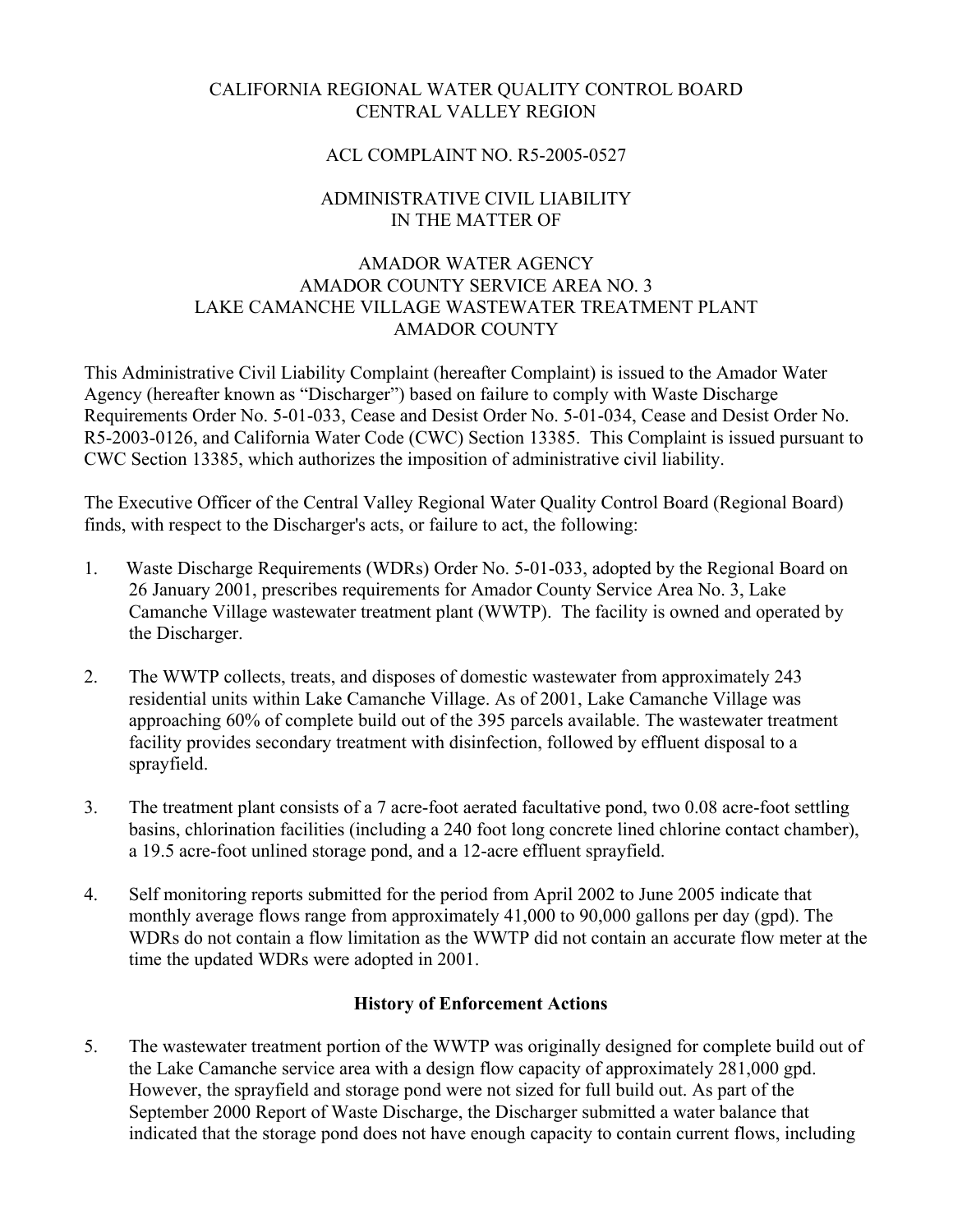seasonal precipitation using a 100 year return period. The water balance did not include capacity calculations for increased flows due to growth.

- 6. Because the Discharger could not immediately comply with WDRs Order No. 5-01-033, on 26 January 2001 the Regional Board also adopted Cease and Desist (C&D) Order No. 5-01-034.
- 7. C&D Order No. 5-01-034 required the Discharger to (a) immediately prevent discharges of waste into surface water and surface water drainage courses, (b) immediately prevent tailwater runoff from the spray disposal areas, and (c) cease irrigation of the spray disposal fields 24 hours prior to, during, and 24 hours after periods of precipitation, or when the ground is saturated.
- 8. The C&D also required the Discharger to be in full compliance with various Discharge Specifications, including treatment and storage pond freeboard requirements (two feet of freeboard), and wastewater treatment, storage, and disposal design requirements (i.e., 100 year annual rainfall return requirements).
- 9. In addition to the items described above, the C&D required the Discharger to submit a number of reports detailing facility improvements. The Discharger submitted the majority of the technical reports and some of the quarterly progress reports, and has made certain improvements to the wastewater treatment plant and collection system. These include: submittal of a Spill Contingency Plan; submittal of a Long Term Wastewater Management Plan; identifying areas of I&I and making improvements to the collection system; installing automated call out devices at each lift station to alert WWTP staff of potential problems with the lift stations to prevent overflows; purchasing portable emergency generators that can be mobilized in case of power outages; constructing bypass piping and valves at each lift station to avoid spills in case of pump failure at a lift station; and purchase and operation of a "Turbo Mister" to provide an additional means of disposing of wastewater via evaporation.
- 10. The Discharger failed to submit several reports and make some improvements to the WWTP as required by the WDRs and C&D Order No. 5-01-034. These include: submittal of a groundwater monitoring well workplan and installation report, final upgrades to Lift Station C to prevent overflows, installation of bypass pumps and piping in each lift station, and construction of additional wastewater storage and disposal areas.
- 11. In a meeting with staff on 12 December 2002, and in a follow-up letter dated 31 January 2003, the Discharger indicated that it did not want to make any large capital improvements to the existing WWTP, since it had entered into an agreement with the East Bay Municipal Utility District to investigate the feasibility of regionalizing the wastewater systems within the Lake Camanche Area.
- 12. Because the Discharger had significantly changed its approach toward upgrading the Lake Camanche Village treatment plant, on 5 September 2003, the Regional Board rescinded C&D Order No. 5-01-033 and adopted C&D Order No. R5-2003-0126.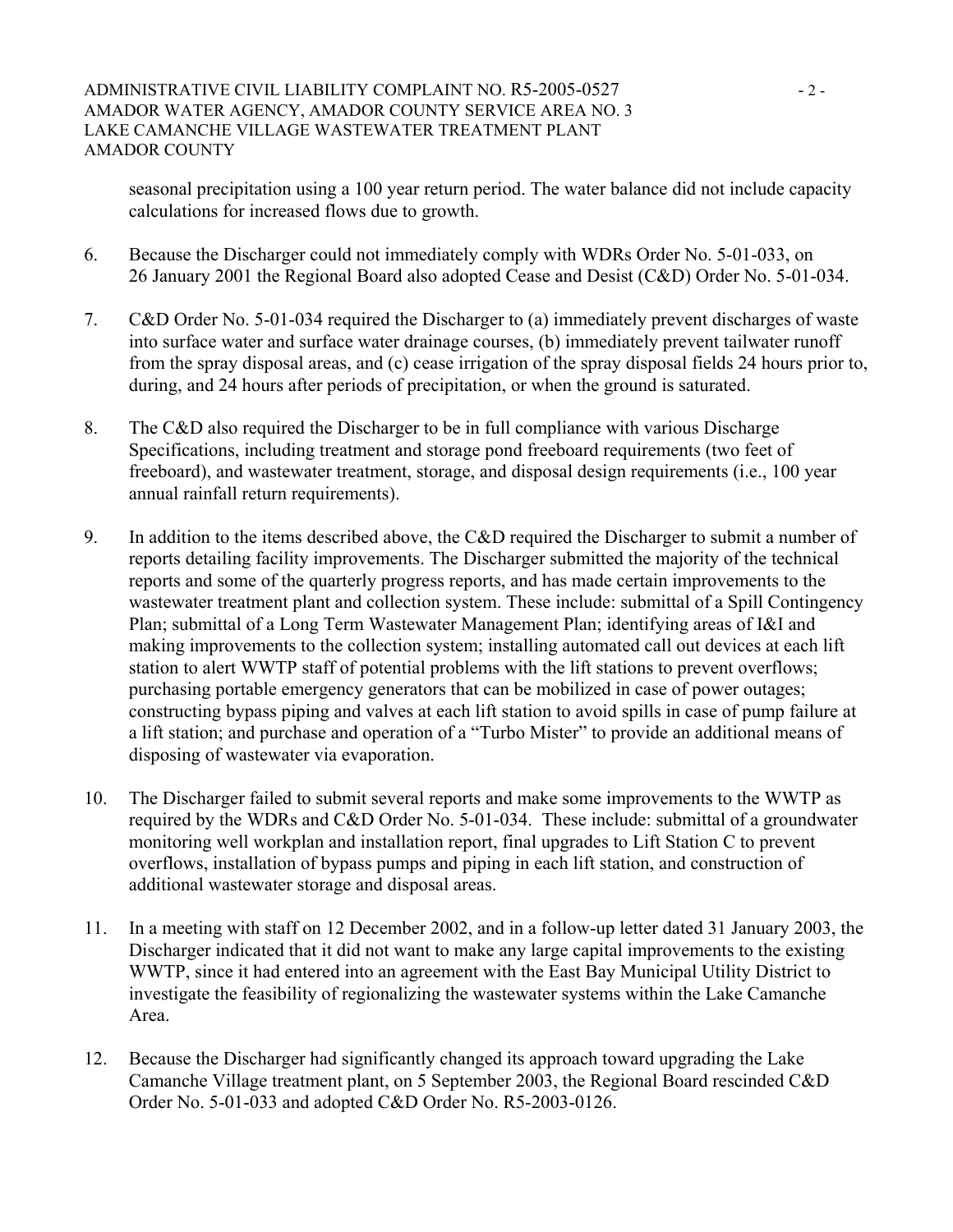### **FAILURE TO COMPLY WITH THE CEASE AND DESIST ORDER AND WASTE DISCHARGE REQUIRMENTS**

- 13. C&D Order No. R5-2003-0126 requires the Discharger to comply with, among others, Discharge Prohibition A.1 of the WDRs. The C&D also requires the Discharger to submit a number of reports, including a Contingency Plan, a Lift Station Improvement Report, an I&I Reduction Study and Improvement Report, a Surface Water Investigation Report, a Feasibility Study, and a Preferred Alternative Report and quarterly progress reports. The Discharger has submitted all of the reports required by the C&D.
- 14. Discharge Prohibition A.1 of WDRs Order No. 5-01-033 states: *"Discharge of waste to surface water or surface water drainage course is prohibited."*
- 15. Since February 2003, there have been three documented spills at the WWTP that have entered surface water drainage courses or surface waters, in violation of the WDRs and C&D.
- 16. On 26 March 2003, staff issued a notice of violation (NOV) to the Discharger for the spill of approximately 9,000 gallons of wastewater into a surface drainage course that flows to Lake Camanche. The spill occurred when a hose connection at a wastewater pump station failed. The pump station's automatic shut down device did not activate because it was set too low. The spill did not enter the lake.
- 17. On 3 May 2005, an NOV was issued to the Discharger for freeboard violations and for a spill that occurred between 28 and 30 March 2005. The Discharger failed to maintain two feet of freeboard within its storage pond from 4 February 2005 to the date of issuance of the NOV (and beyond). According to the Discharger's spill report, approximately 900,000 gallons of wastewater was released in a controlled manner from the WWTP effluent storage pond when it was determined that gopher holes were present in the pond berm. The Discharger decided to release wastewater to prevent a catastrophic failure of the pond berm. The wastewater was discharged to a flowing surface water course leading to Lake Camanche. It is expected that the spill entered Lake Camanche because the surface watercourse was flowing at the time of the release and there are no downstream diversions.
	- a. On 7 June 2005, the Discharger submitted a report describing the steps that had been taken to maintain two feet of freeboard in the effluent storage pond. Actions taken prior to the March 2005 spill included: making repairs to the collection system to reduce I&I; hauling wastewater offsite for disposal; notifying customers within the wastewater service area to conserve water; and use of evaporative disposal systems such as a turbo mister and spritzer barges. The Discharger also evaluated the feasibility of raising the effluent storage pond dam height. However, complications resulting from the Division of Dam Safety requirements prevented the Discharger from pursuing this alternative.
	- b. The 7 June 2005 report also provides information as to the improvements and measures that will be made to ensure that future freeboard levels are greater than two feet. These include: continuing to make improvements to the collection system to reduce I&I, increasing storage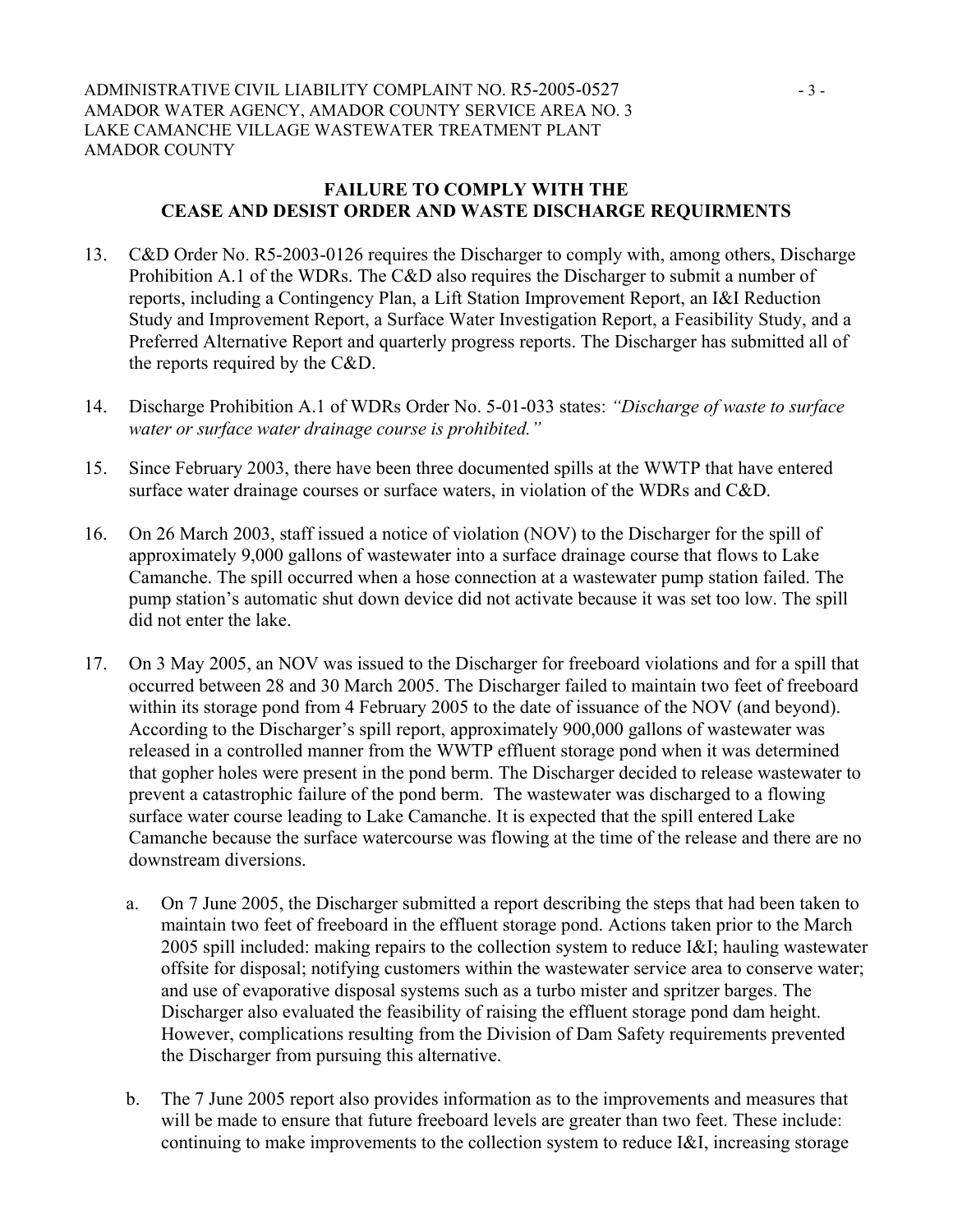#### ADMINISTRATIVE CIVIL LIABILITY COMPLAINT NO. R5-2005-0527 - 4 -AMADOR WATER AGENCY, AMADOR COUNTY SERVICE AREA NO. 3 LAKE CAMANCHE VILLAGE WASTEWATER TREATMENT PLANT AMADOR COUNTY

capacity in the effluent storage pond by removing sediment/sludge and deepening the pond via excavation, replacing existing spray heads in the sprayfield with fogger nozzles to enhance evaporation, and adding additional misters to the effluent storage pond. In addition, in July 2005 the Amador Water Agency's Board of Directors adopted a resolution that imposed a sewer connection moratorium for the Lake Camanche wastewater service area until wastewater storage and disposal capacity at the WWTP is increased.

18. On 5 August 2005, the Discharger submitted a spill report for a spill that occurred on 27 July 2005. According to the report, approximately 800 to 1,000 gallons of disinfected treated wastewater was discharged into a surface water drainage ditch when an irrigation pipe broke in the sprayfields, and the tailwater return pumps failed to capture and return all effluent back to the treatment plant. The wastewater released into the drainage course soaked into the ground and did not enter Lake Camanche.

# **REGULATORY CONSIDERATIONS**

- 19. As described in the above Findings, the Discharger has violated WDRs Order No. 5-01-033, C&D Order No. 5-01-034, and C&D Order No. R5-2003-0126 by discharging wastes and effluent to surface waters or surface water drainage courses and by the bypass of untreated or partially treated effluent.
- 20. Section 301 of the Clean Water Act and Section 13376 of the CWC prohibit the discharge of pollutants to surface waters except in compliance with a National Pollutant Discharge Elimination System (NPDES) permit.
- 21. CWC Section 13376 states, in part: *"Any person discharging pollutants or proposing to discharge pollutants to the navigable waters of the United States ... shall file a report of the discharge in compliance with the procedures set forth in Section 13260..." and "The discharge of pollutants…except as authorized by waste discharge requirements [NPDES permit]…is prohibited."*
- 22. The Discharger, by failing to file a report of waste discharge as set forth in CWC section 13260 and failing to obtain an NPDES permit prior to the discharges described in the above Findings, has violated CWC section 13376. WDRs Order No. 5-01-033 is not an NPDES permit.
- 23. CWC Section 13385 states, in part: *"(a) Any person who violates any of the following shall be liable civilly in accordance with subdivisions (b), (c), (d), (e), and (f):* 
	- *(1) Section 13375 or 13376.*

*"(c) Civil liability may be imposed administratively by the state board or a regional board pursuant to Article 2.5 (commencing with Section 13323) of Chapter 5 in an amount not to exceed the sum of both the following:*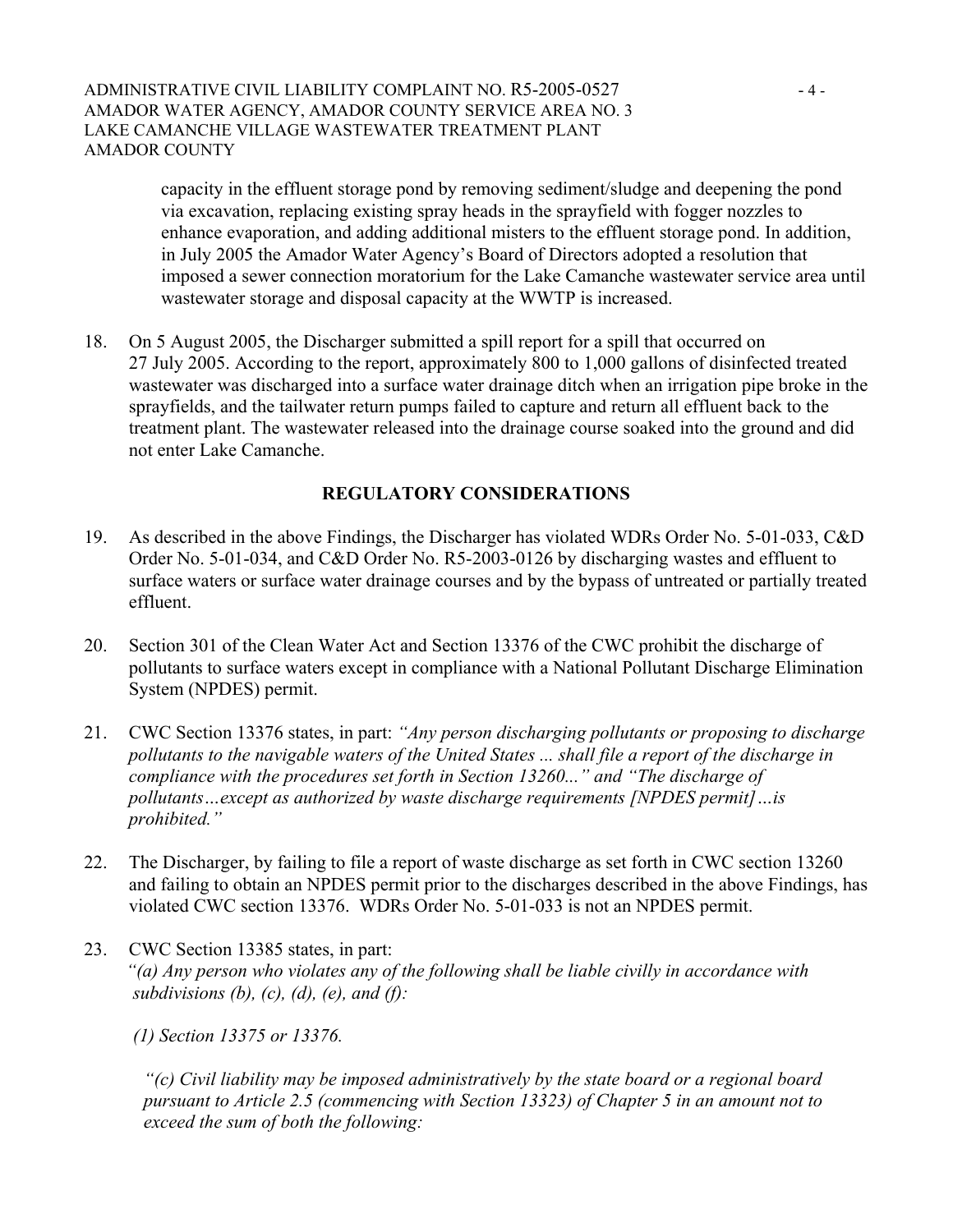*(1) Ten thousand dollars (\$10,000) for each day in which the violation occurs.* 

*(2) Where there is a discharge, any portion of which is not susceptible to cleanup or is not cleaned up, and the volume discharged but not cleaned up exceeds 1,000 gallons, an additional liability not to exceed ten dollars (\$10) times the number of gallons by which the volume discharged but not cleaned up exceeds 1,000 gallons."*

- 24. For discharging waste in violation of the WDRs and the C&Ds, the Regional Board may assess administrative civil liability based on CWC section 13385. The maximum administrative civil liability which can be imposed by the Regional Board under CWC Section 13385 is \$10,000 per day of discharge plus \$10 per gallon discharged in excess of 1,000 gallons. As stated in the Findings, approximately 910,000 gallons of wastewater were discharged into surface waters over a period of five days. Of this, a total of 907,000 gallons were discharged in excess of 1,000 gallons per spill event. Therefore, the maximum administrative civil liability is \$50,000 (five days times \$10,000 per day) plus \$9,070,000 (910,000 gallons minus 1,000 gallons per spill event times \$10 per gallon), for a total maximum liability of \$9,120,000.
- 25. CWC Section 13385(e) states:

"*In determining the amount of any liability imposed under this section, the regional board, the state board, or the superior court, as the case may be, shall take into account the nature, circumstances, extent, and gravity of the violation or violations, whether the discharge is susceptible to cleanup or abatement, the degree of toxicity of the discharge, and, with respect to the violator, the ability to pay, the effect on its ability to continue its business, any voluntary cleanup efforts undertaken, any prior history of violations, the degree of culpability, economic benefit or savings, if any, resulting from the violation, and other matters that justice may require. At a minimum, liability shall be assessed at a level that recovers the economic benefits, if any, derived from the acts that constitute the violation*."

- 26. Pursuant to CWC Section 13385(e), the minimum administrative civil liability is equivalent to the economic benefit accrued by the Discharger in not implementing the management and/or physical improvements necessary to prevent the discharges. The 900,000 gallon spill, in part, was due to the freeboard levels in the storage pond being less than two feet, and the presence of gopher holes in the berm. While the Discharger did implement its Contingency Plan to maintain two feet of freeboard in the storage ponds, the Discharger neither fully implemented the plan nor did enough to prevent the spill, as monitoring reports show that freeboard levels remained above two feet daily from 4 February to the date of the spill. It is estimated that the Discharger has saved at least \$67,500 by not pumping and hauling a sufficient volume of wastewater for off-site disposal. Therefore, the minimum liability for the March 2005 spill is at least \$67,500. Staff have not estimated the economic benefit for the other violations listed in this Order.
- 27. Issuance of this Complaint is exempt from the provisions of the California Environmental Quality Act (Public Resources Code Section 21000, et. seq.), in accordance with Section 15321 (a)(2), Title 14, of the California Code of Regulations.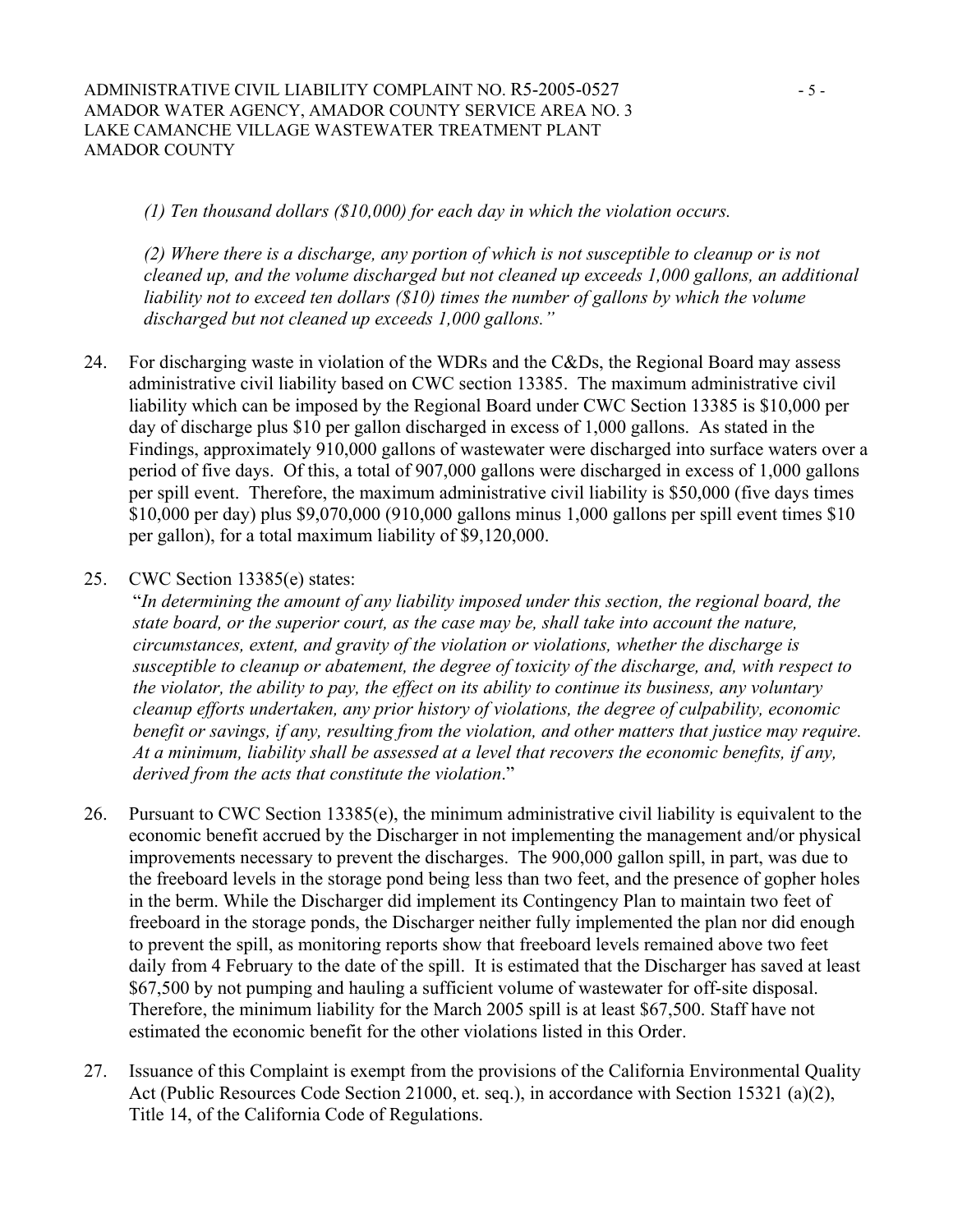# **THE AMADOR WATER AGENCY IS HEREBY GIVEN NOTICE THAT:**

- 1. The Executive Officer of the Regional Board proposes that the Discharger be assessed Administrative Civil Liability in the amount of one hundred thousand dollars (\$100,000). The amount of the liability proposed is based upon a review of the factors set forth in CWC Section 13385 cited in Finding No. 25 above, and includes consideration of the economic benefit or savings resulting from the violations.
- 2. A hearing shall be held on **26/27 January 2006** unless the Discharger agrees to waive the hearing and pay the imposed civil liability in full.
- 3. If a hearing is held, the Regional Board will consider whether to affirm, reject, or modify the proposed Administrative Civil Liability, or whether to refer the matter to the Attorney General for recovery of judicial civil liability.
- 4. In lieu of a hearing, the Discharger may waive the right to a hearing. If you wish to waive the right to a hearing, sign the enclosed waiver and return it with the full amount of civil liability (in a check made payable to the *State Water Resources Control Board Cleanup and Abatement Account*), to the Regional Board's office at 11020 Sun Center Drive, Suite #200, Rancho Cordova, CA 95670, by **9 December 2005**.

 Original Signed by THOMAS R. PINKOS, Executive Officer

 31 October 2005 (Date)

JSK/MRL/WSW: 31-Oct-05